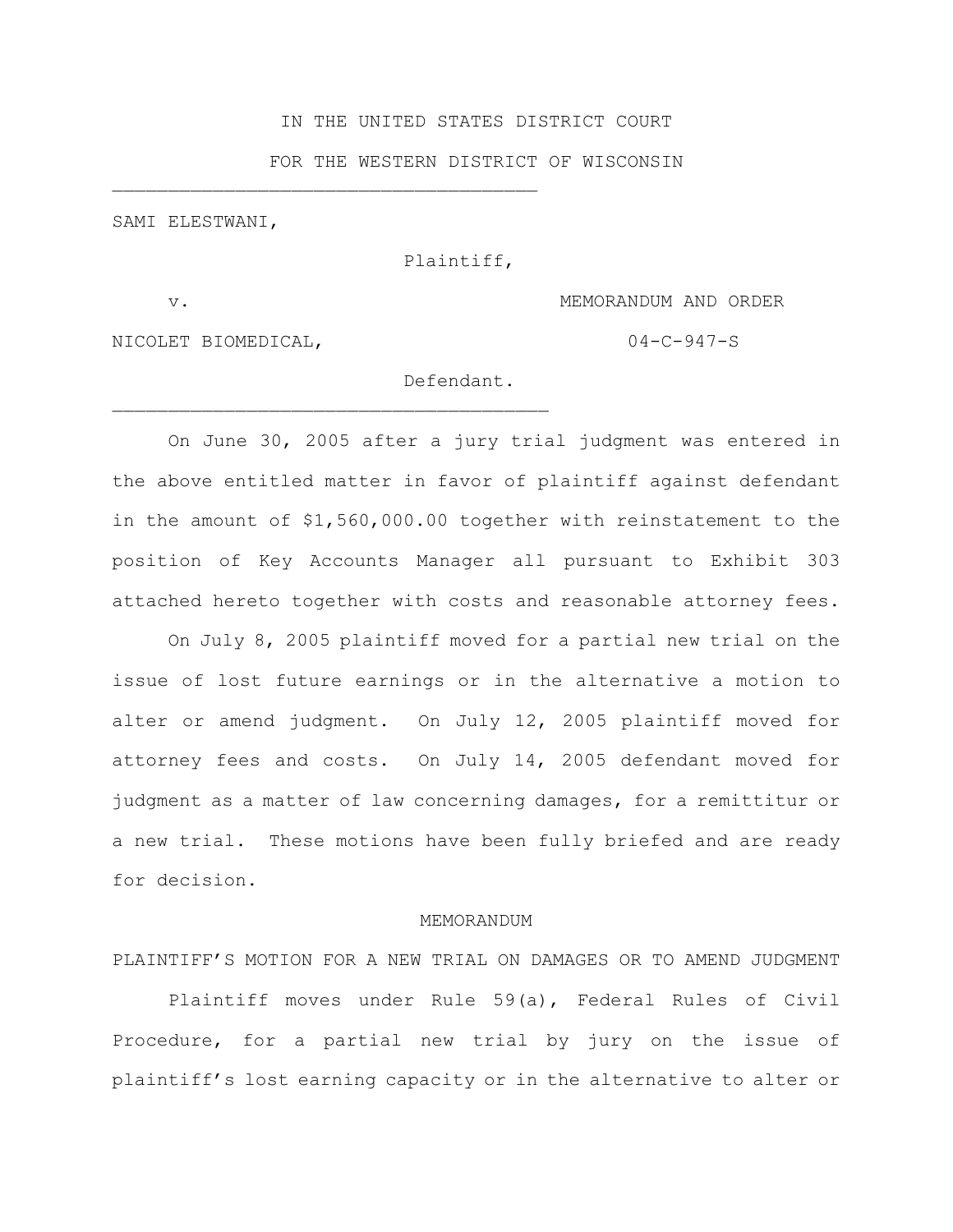amend judgment under Rule 59(d) to include damages for plaintiff's lost future earnings. Damages for lost future earnings compensate an employee for a lifetime of diminished earnings resulting from the injury to professional standing, character, and/or reputation caused by the discrimination. Williams v. Pharmacia, Inc., 127 F. 3d 944, 952 (7<sup>th</sup> Cir. 1998). To recover for lost earning capacity a plaintiff must produce competent evidence suggesting that his injuries have narrowed the range of economic opportunities available to him. Id.

Plaintiff argues that the jury should have been specifically instructed on lost future earnings. The jury was instructed as follows:

> Plaintiff is entitled to recover damages in an amount which will reasonably compensate him for losses sustained as a result of defendant's unlawful conduct.

This instruction allowed the jury to consider any evidence of lost future earnings. Id. Plaintiff agrees that these damages were compensatory damages rather than front pay. Since plaintiff's lost future earnings could have been considered by the jury as compensatory damages, plaintiff is not entitled to a partial new trial on the issue of his lost earning capacity.

Plaintiff has not shown as a matter of law that he is entitled to lost future earnings between \$15,000.00 and \$25,000.00 per year. The testimony presented by plaintiff's expert focused on the pay loss of plaintiff where he remained in a technician position as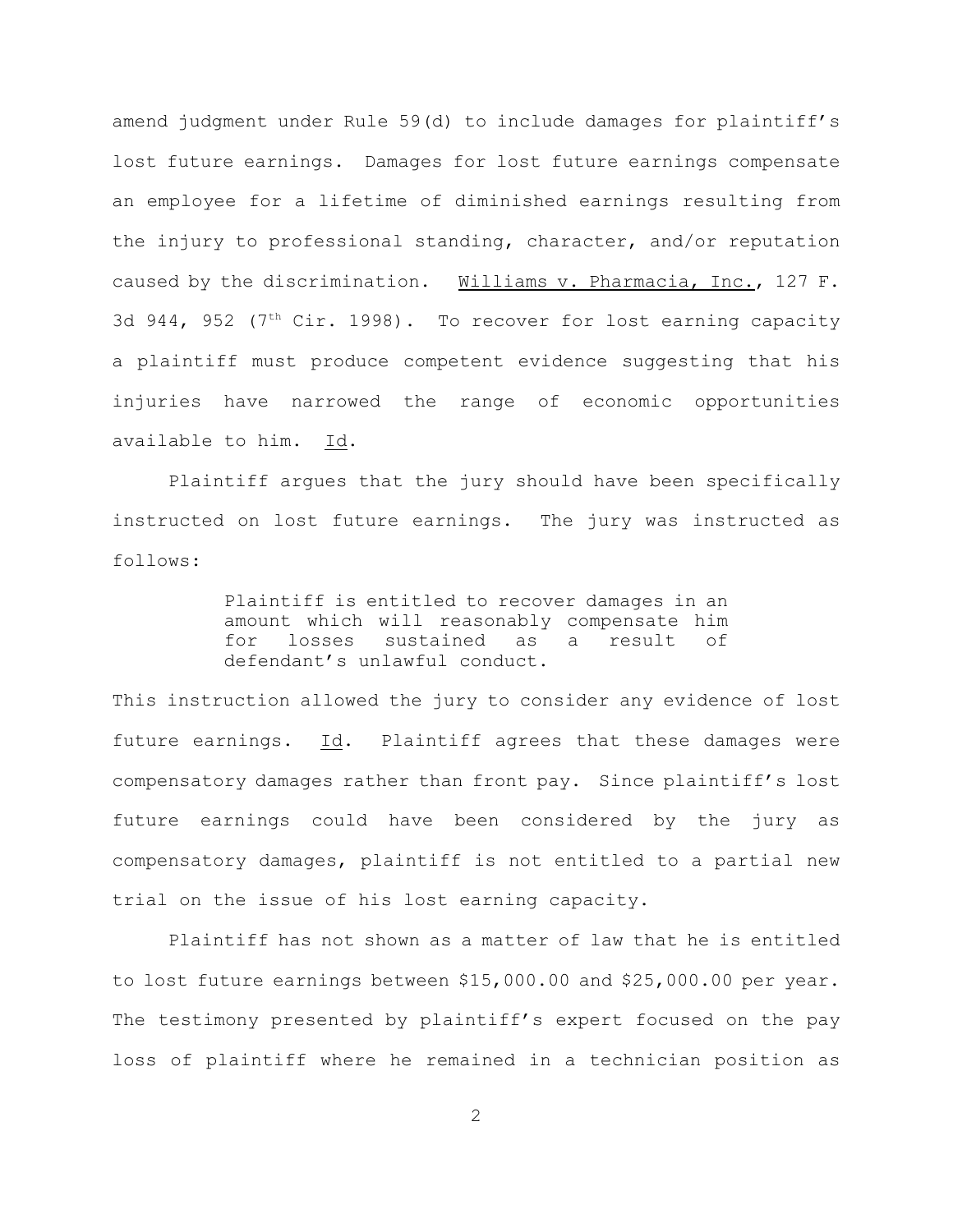opposed to a position in neurodiagnostic sales. This evidence was relevant to front pay and not lost future earning capacity. There is no record evidence that plaintiff would suffer a loss of earning capacity were he reinstated to his former position. Accordingly, his motion to alter or amend judgment will be denied,

## DEFENDANT'S RULE 50 MOTION

Defendant moves for judgment as a matter of law with respect to punitive damages. In deciding a motion for judgment as a matter of law under Rule 50(b), Federal Rules of Civil Procedure, the Court must determine whether the evidence presented, combined with all reasonable inferences permissibly drawn therefrom, is sufficient to support the verdict when viewed in the light most favorable to the party against whom the motion is directed. Haley v. Gross, 86 F. 3d 630, 632 ( $7<sup>th</sup> Cir. 1996$ ). It is not appropriate for the Court to consider the credibility of the witnesses or to weigh and balance the evidence. Isaksen v. Vermont Castings, Inc., 825 F. 2d 1158, 1163 (7<sup>th</sup> Cir 1987).

Before the Court submitted the question of damages to the jury defendant moved for judgment as a matter of law on punitive damages which was denied. Defendant renews its motion. Defendant argues that it did not act with malice or with reckless indifference to the federally protected rights of plaintiff.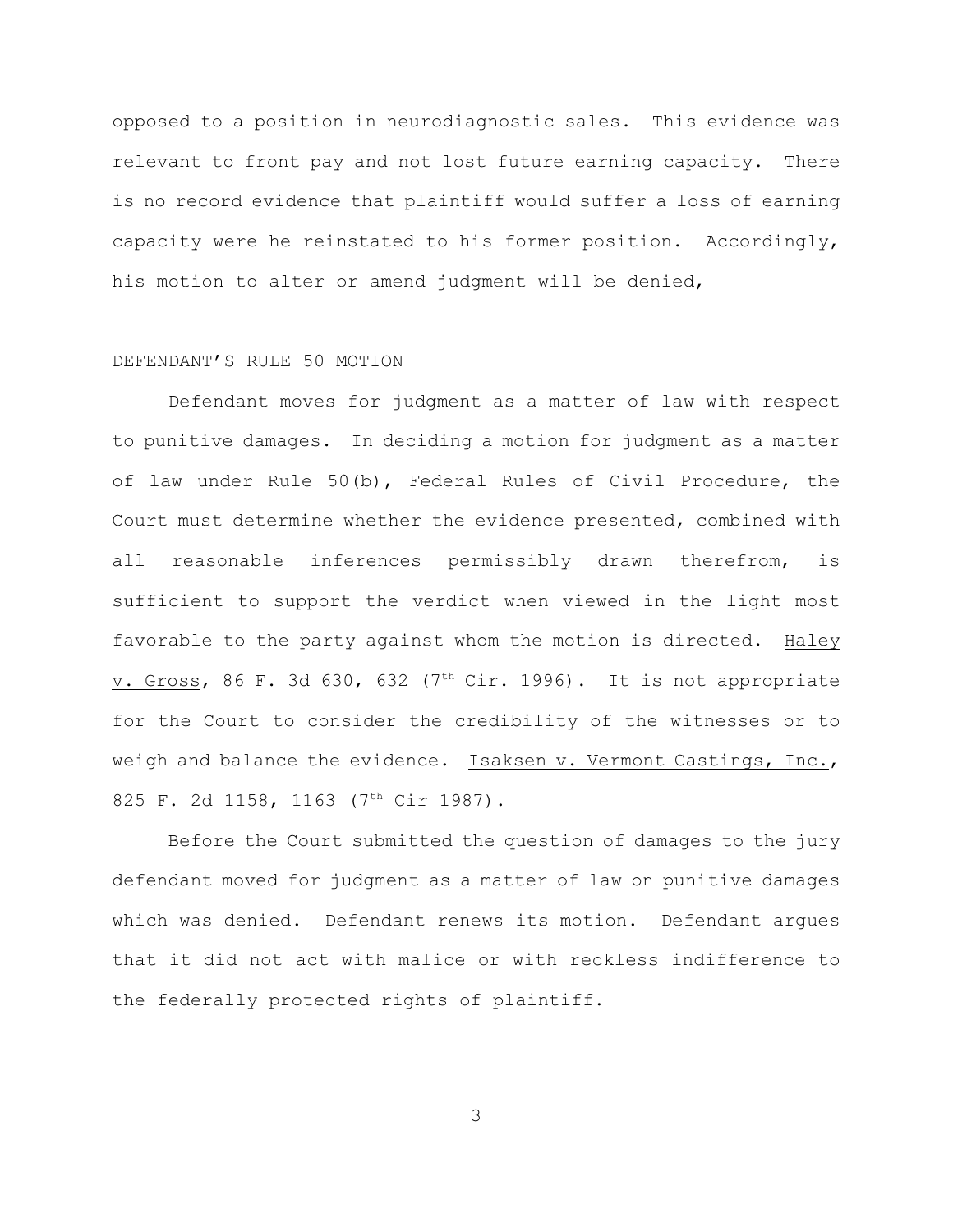A finding of liability against a defendant under 42 U.S.C. § 1981 does not automatically entitle a prevailing party to an award of punitive damages. Ramsey v. American Air Filter, Co., Inc., 772 F.2d 1303, 1314 (7<sup>th</sup> Cir. 1985). The jury was instructed that plaintiff was entitled to punitive damages where the discrimination was maliciously, wantonly or oppressively done.

Some evidence was presented at trial that Moses, plaintiff's supervisor and the Vice President of Sales, acted with malice towards plaintiff. Plaintiff testified that Moses told him that plaintiff holding the position of Key Account Manager was not good for the company in light of 9/11 since plaintiff was Middle Eastern and was required to travel and interact with "high profile" customers. The jury could have found based on the testimony of Moses that he discriminated against plaintiff and continued to deny it so as to protect himself and the defendant. The jury could also have inferred malice from the defendant's continuing argument that plaintiff had lied about the discrimination in order to obtain money.

Defendant now raises the argument that plaintiff is not entitled to punitive damages because it acted in good faith. In Kolstad v. American Dental Ass'n., 527 U.S. 526 (1999), the Court held that punitive damages may not be awarded if the alleged discriminatory acts were contrary to the employer's good faith efforts to comply with Title VII. Defendant has waived any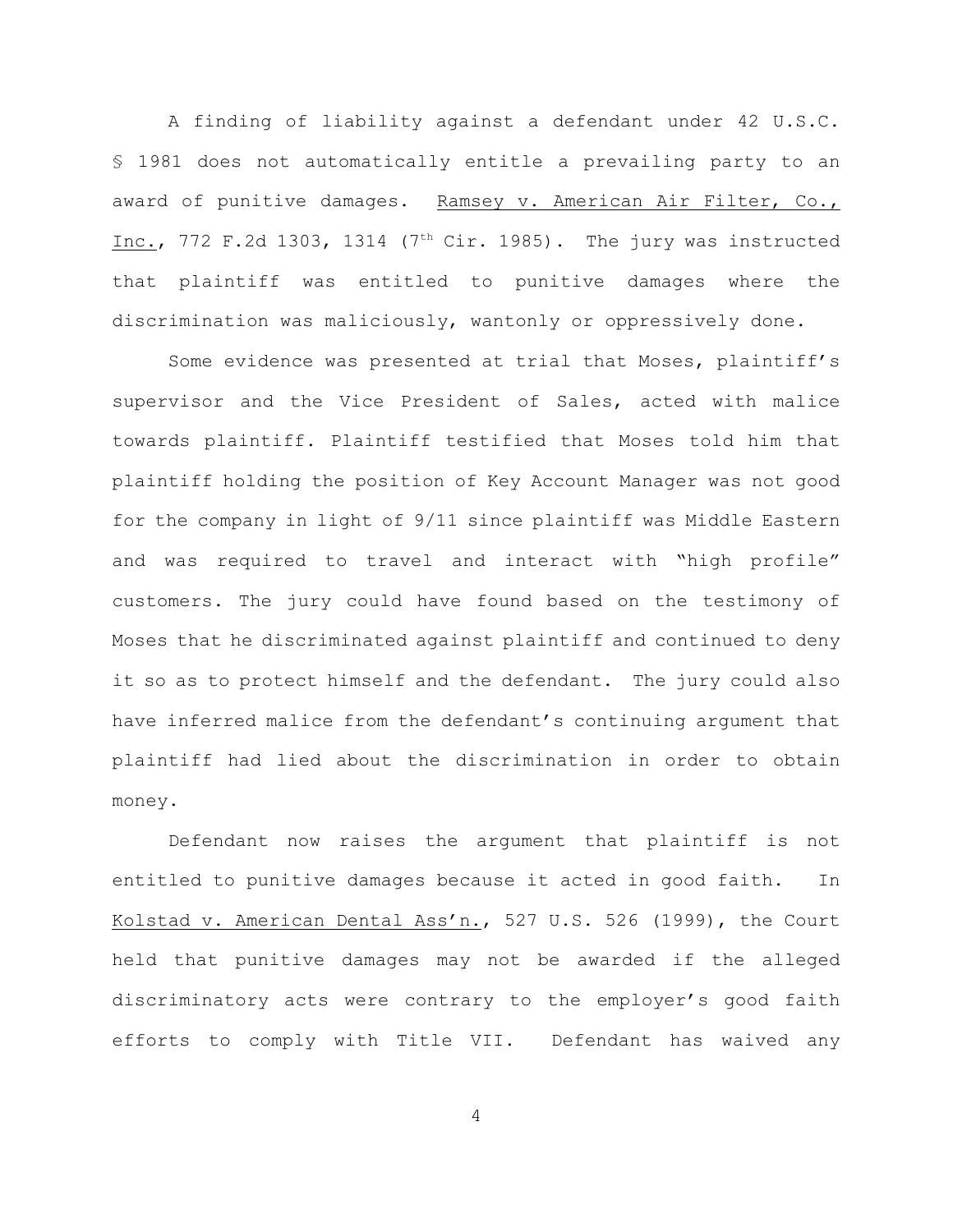argument it had under Kolstad because it did not request any instruction under Kolstad or raise the argument in its prior Rule 50 motion. Further, there was evidence presented that defendant did not act in good faith to comply with its obligation under the law to investigate the alleged discrimination by Moses.

Evidence was presented at trial that supports the jury's finding that plaintiff was entitled to punitive damages. Defendant's motion for judgment as a matter of law on the issue of punitive damages will be denied.

#### DEFENDANT'S RULE 59 MOTION

In the alternative defendant moves for a new trial on damages because both the compensatory and punitive damages awards are excessive or in the alternative a remittitur of the damage award. A new trial may be granted pursuant to Rule 59 if the verdict is against the weight of the evidence, the damages are excessive or for some other reason the trial was not fair to the moving party. Forrester v. White, 846 F.2d 29, 31 (7th Cir. 1988).

To determine whether a damage award is excessive, the Court must decide whether the award is monstrously excessive, whether there is no rational connection between the award and the evidence and whether the award is roughly comparable to awards made in similar cases. Tullis v. Townley Engineering and Manufacturing Co., 243 F.3d 1058, 1066  $(7<sup>th</sup> Cir. 2001)$ .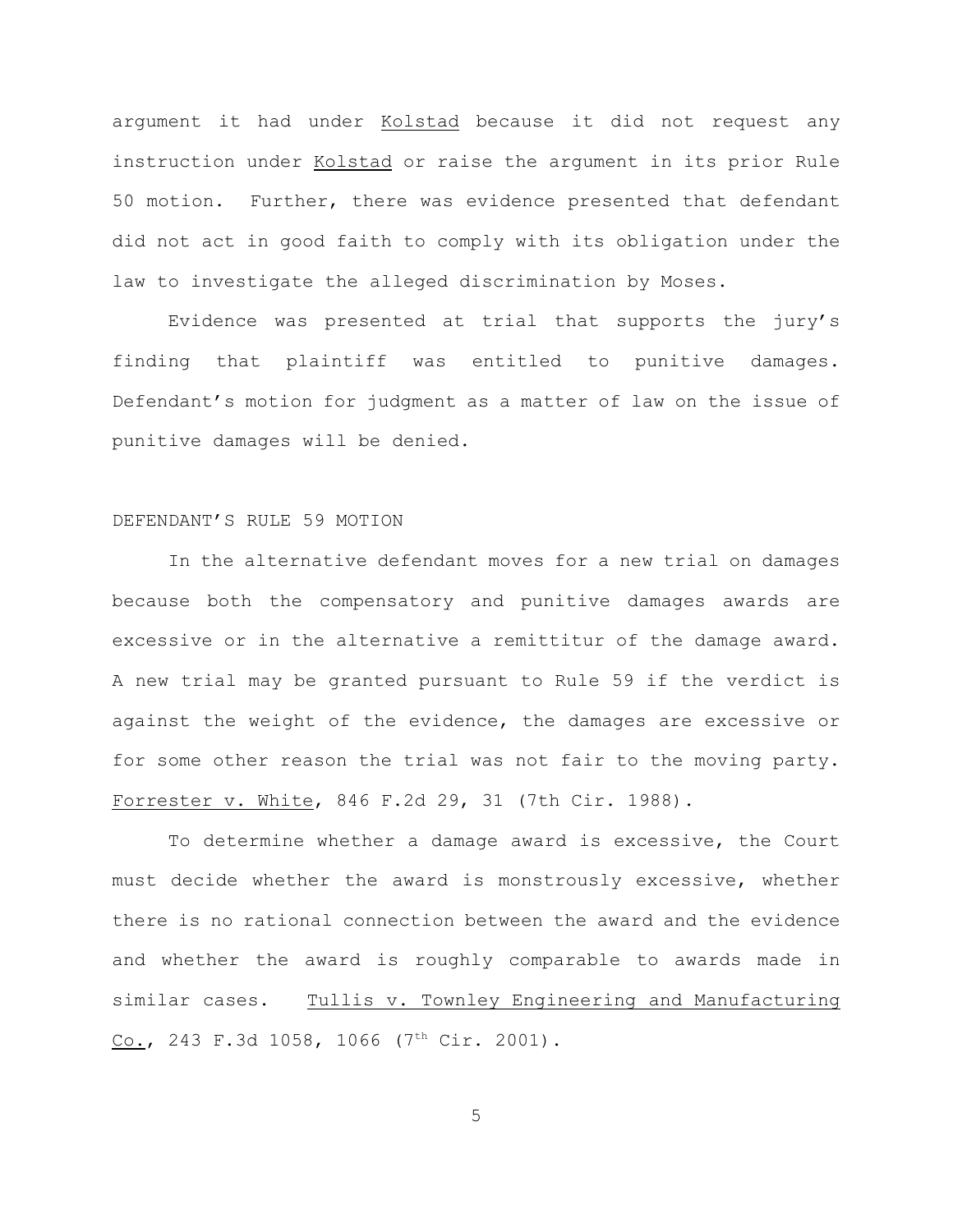Defendant argues that the \$80,000.000 award of compensatory damages is excessive. There was testimony that plaintiff suffered a great deal because of his termination which the jury found to be discriminatory. Plaintiff testified that the discrimination had a substantial adverse impact on his self esteem, his family and social life and his core set of values. He testified that he had difficulty sleeping and eating, lost forty pounds and that the discriminatory termination placed a strain on his marriage which eventually resulted in a divorce.

In Ramsey v. American Air Filter Co. Inc., 772 F. 3d at 1313, the Court reduced a compensatory damage award from \$75,000 to \$35,000 finding that the award was excessive because plaintiff had not been treated for emotional harm or been depressed for any sustained period of time. Although plaintiff was not treated for emotional harm, the Court finds there is sufficient evidence of emotional harm to support the award of \$80,000.00 in compensatory damages.

Defendant argues that the punitive damages award is excessive. The Court agrees. While there was some evidence the defendant acted with malice in discriminating against plaintiff there is not overwhelming evidence of malice which would support an award of punitive damages in the amount of 1.4 million dollars.

The United States Supreme Court in BMW of North America, Inc., v. Gore, 517 U.S. 559, 574-575 (1996) addressed the reasonableness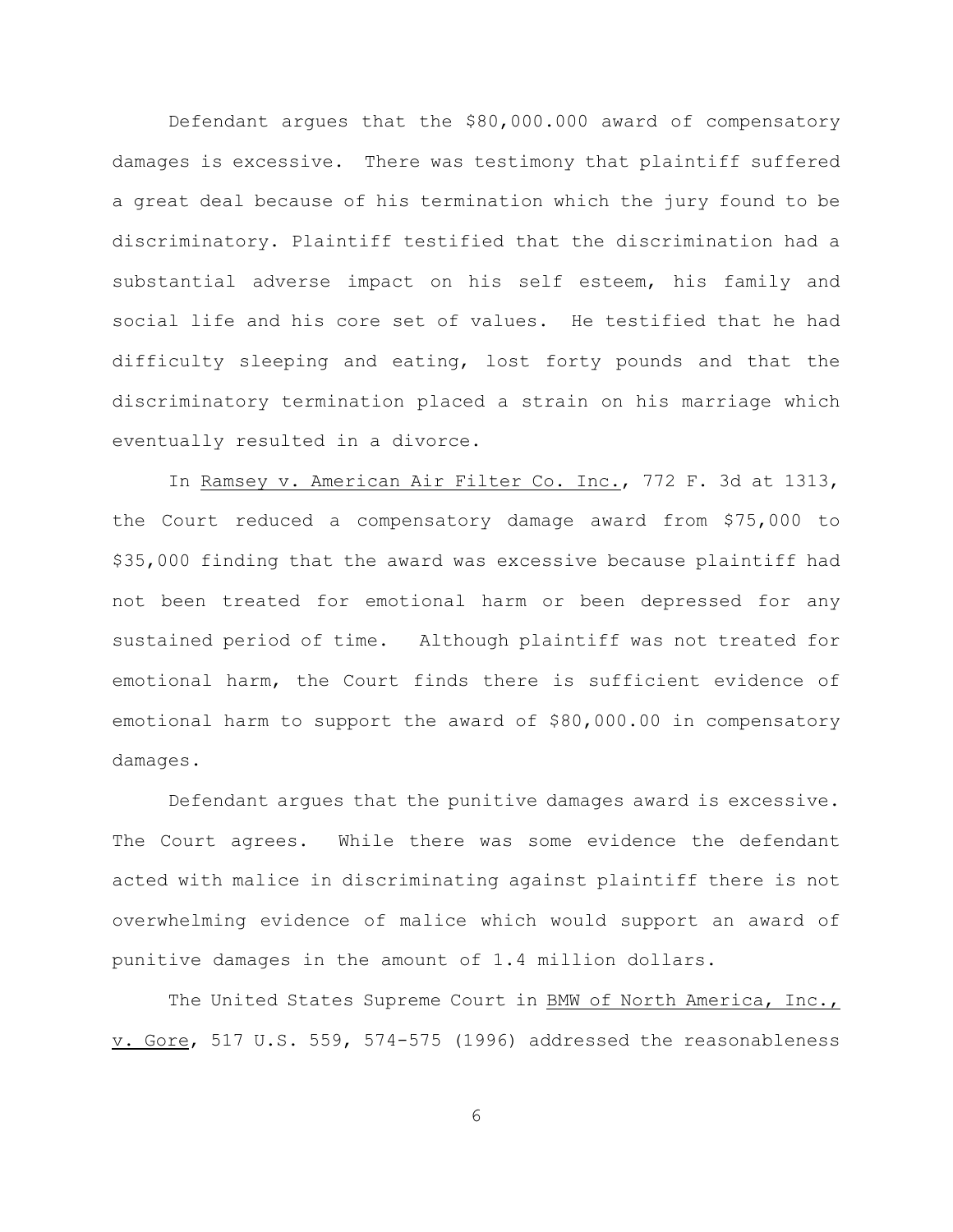of a punitive damages award. The Court discussed three considerations: the degree of reprehensibility of the conduct, the ratio between the actual damages and the punitive damages and comparable sanctions. Punitive damages up to ten times actual damages have been upheld. Id., at p.581.

In Ramsey the Court held that if the Court concludes that a jury's award of punitive damages is merely a windfall to the prevailing party it may reverse the award. In Ramsey the Court held that the fact that the jury deliberated less than one hour demonstrates likelihood that the jury was motivated by improper reasons such as caprice and prejudice. The Court in Ramsey reduced the punitive damages award from \$150,000.00 to \$20,000.00.

In Lust v. Sealy, Inc., 383 F.3d 580, 590-591 (7<sup>th</sup> Cir. 2004), a jury awarded Lust \$100,000.00 in compensatory damages and \$1 million in punitive damages after finding that she was denied a promotion because of her gender. The Court reduced the award to \$27,000.00 in compensatory damages and \$273,000.00 punitive damages to bring the award within the statutory cap of \$300,000.00. On appeal the United States Court of Appeals for the Seventh Circuit further reduced the punitive damages award to \$150,000.00.

Although the jury found that the defendant discriminated against plaintiff with malice, the conduct is not so egregious as to warrant a punitive damage award of \$1.4 million dollars which is 17.5 times the compensatory damages award. This would be a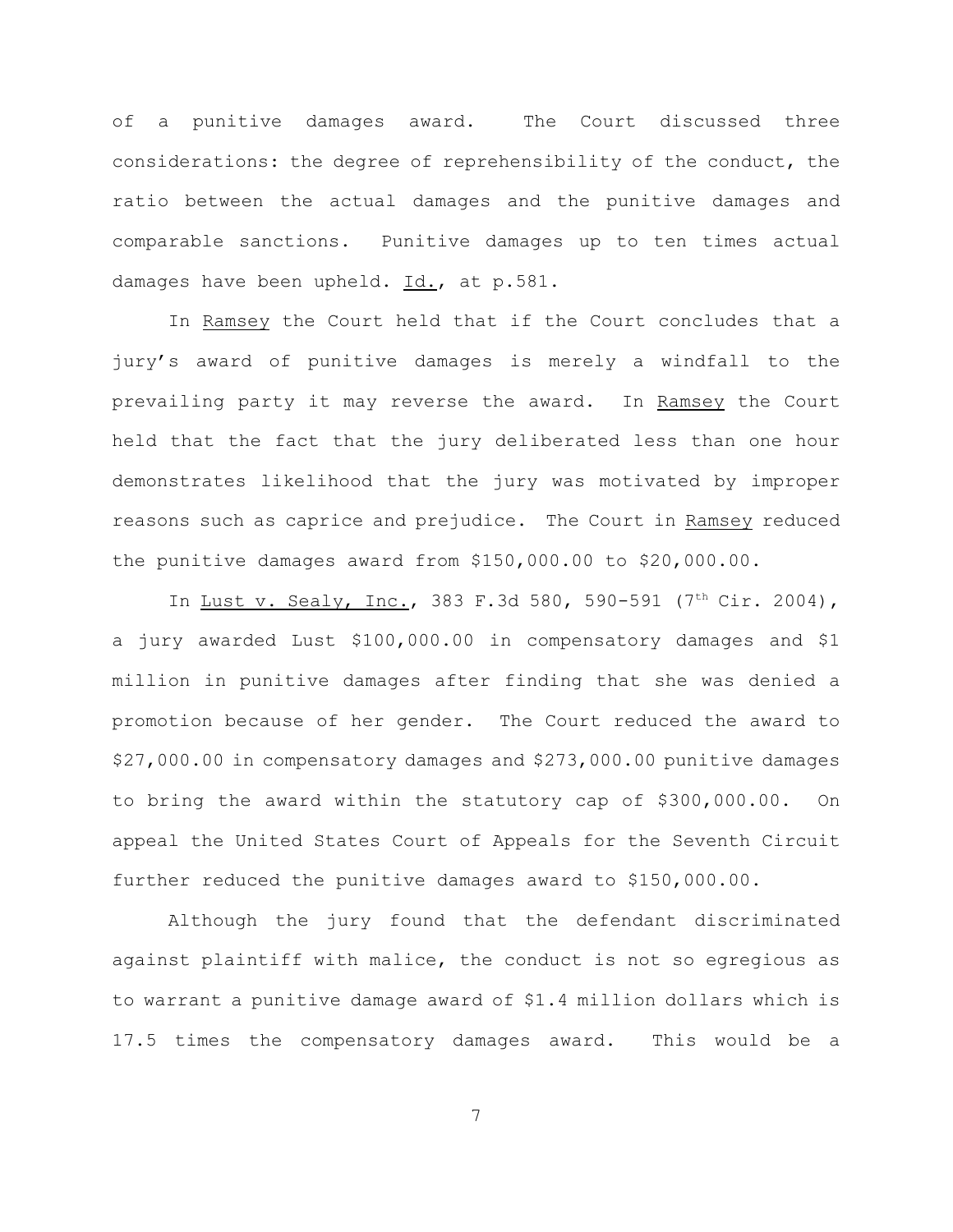windfall to the plaintiff. The fact that the jury deliberated only about one-half hour before arriving at the 1.4 million dollar punitive damages award indicates it may have been motivated by improper motives. Based on these factors the Court concludes that the punitive damages award in this case is excessive.

As the Court stated in Pinner v. Schmidt, 805 F.2d 1258, 1265  $(5<sup>th</sup> Cir. 1986)$ , cert. den., 483 U.S. 1022 (1987), "Despite the excessiveness of the award, however, we believe it is appropriate for us to order a conditional remittitur so as to avoid, if possible, a second trial." See Haluschak v. Dodge City of Wauwatosa, 909 F.2d 254, 256-57 (7<sup>th</sup> Cir. 1990).

Accordingly, a remittitur will be entered where defendant is granted a new trial on punitive damages unless plaintiff accepts an award of \$700,000.00 in punitive damages. In the event plaintiff fails to accept this remittitur by September 15, 2005 a new trial on punitive damages will be immediately rescheduled.

Defendant argues that a new trial should be granted on both liability and damages. The Court disagrees. Liability has already been decided in this case. Defendant has not argued either on a motion for directed verdict or in its motion for a new trial that there were any errors in the trial on liability. Further, defendant has not shown that the issue of punitive damages is so intertwined with the issue of liability that it cannot be tried